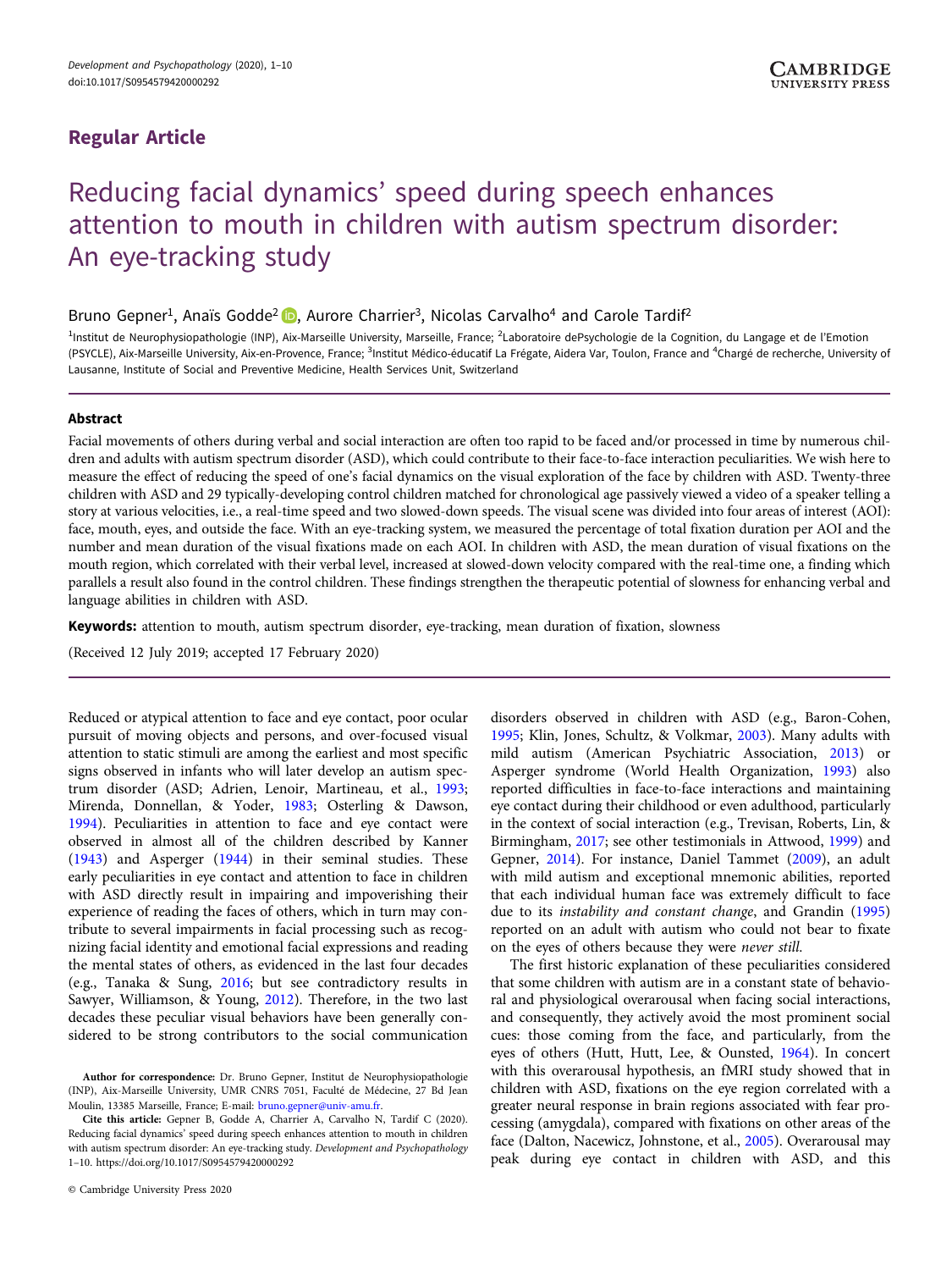heightened emotional response associated with eye contact would result in active avoidance of looking at the eyes of others to reduce the sensory and emotional loads.

Another theory considers that gaze avoidance is used as a cognitive load management strategy by children with ASD to "look inside" when exposed to a cognitive demand, the same strategy being also used by typically developing controls (Doherty-Sneddon, Riby, & Whittle, [2012\)](#page-7-0).

This gaze-aversion hypothesis of eye-contact deficit in ASD is currently disputed, and a recent alternative explanation states that diminished eye-looking in autism is merely consistent with passive insensitivity to the social signals in others' eyes (Moriuchi, Klin, & Jones, [2017\)](#page-8-0).

Another alternative and possibly additional explanation for these peculiarities is that the surrounding—biological, social, and physical—world often goes too fast to be faced and/or processed in time by people with ASD. This explanation emerged from two sets of studies. A first set showed a reduced visuopostural reactivity to rapid optic flows (Gepner, Mestre, Masson, & de Schonen, [1995](#page-8-0); Gepner & Mestre, [2002a;](#page-8-0) see Greffou, Bertone, Hahler, et al., [2011](#page-8-0), for a replication study), and a reduced oculomotor reactivity to rapidly moving random dot kinematograms in participants with ASD compared with typically-developing control ones (Mestre, Castet, Rondan, et al., [2002\)](#page-8-0). A second set of studies showed that children with ASD show similar performance in emotional and nonemotional facial recognition tasks to developmentally matched typical control children when the facial gestures are displayed slowly on video (Gepner, Deruelle, & Grynfeltt, [2001\)](#page-8-0) and that children with ASD perform better in emotional and nonemotional facial recognition tasks (Tardif, Lainé, Rodriguez, & Gepner, [2007\)](#page-9-0), facial and body imitation tasks (Lainé, Rauzy, Tardif, & Gepner, [2011](#page-8-0)), and verbal cognition tasks (Tardif, Latzko, Arciszewki, & Gepner, [2017\)](#page-9-0) when audio and/or visual information is displayed slowly than when a real-time speed presentation is used. It was thereby proposed that the surrounding physical, biological, and social world moves and changes too fast to be faced and/or processed in time—in real-time—by numerous children with ASD (Gepner, [2014;](#page-8-0) Gepner & Féron, [2009;](#page-8-0) Gepner & Mestre, [2002b](#page-8-0)). This temporal approach to ASD is the theoretical framework of the present study.

In the last decade, a rapidly increasing number of studies using eye-tracking methods have refined research on the visual exploration of social scenes in children and adults with ASD (see Frazier, Strauss, Klingemier, et al., [2017](#page-8-0) and Guillon, Hadjikhani, Baduel, & Rogé, [2014,](#page-8-0) for reviews). As far as dynamic stimuli are concerned, a shorter time of fixation on the eye region was initially observed in 15 adolescents and young adults with ASD compared with control subjects as well as a longer time of fixation on the mouth, body, and objects (Klin, Jones, Schultz, Volkmar, & Cohen, [2002](#page-8-0)). A shorter fixation on the eye region was also observed in teenagers (Bours et al., [2018;](#page-7-0) Müller, Baumeister, Dziobek, & Poustka, [2016;](#page-8-0) Speer, Cook, McMahon, & Clark, [2007](#page-8-0)) and young children with ASD (Hosozawa, Tanaka, Shimizu, Nakano, & Kitazawa, [2012](#page-8-0); see also Guillon et al., [2014,](#page-8-0) for a review). This gaze avoidance and visual preference for the mouth was also observed in 2-year-old children with ASD compared with typically-developing and developmentally-delayed control ones (Jones, Carr, & Klin, [2008\)](#page-8-0) and even in 2- to 6-month-old infants later diagnosed with autism (Jones & Klin, [2013](#page-8-0)). In all of these studies, the level of gaze avoidance was correlated with the degree of social impairment of the participants.

However, other studies found a decreased attention to the mouth but not to the eyes in children with ASD compared with typically-developing ones (Chawarska, Macari, & Shic, [2012](#page-7-0)) and a correlation between amount of mouth fixation and verbal development in adolescents (Norbury, Brock, Cragg, et al., [2009](#page-8-0)) and toddlers (Chawarska et al., [2012\)](#page-7-0) with ASD as well as in infants at risk for autism (Elsabbagh, Bedford, Senju, et al., [2014](#page-7-0); Falck-Ytter, Fernell, Gillberg, & Von Hofsten, [2010](#page-8-0); Young, Merin, Rogers, & Ozonoff, [2009](#page-9-0)). Other studies did not find any difference in attention to the eyes between ASD and control children (e.g., Kwon, Moore, Barnes, Cha, & Pierce, [2019](#page-8-0)). Finally other studies showed that children with ASD paid significantly less attention to the eyes, the mouth, and the body than typicallydeveloping children did (e.g., Wan, Kung, Sun, et al., [2019](#page-9-0)).

Discrepancies between these studies can be explained by the nature of experimental stimuli and the age and the developmental level of the participants (Chita-Tegmark, [2016,](#page-7-0) for a review; see also the Discussion section).

According to the above presented temporal theory of ASD (Gepner & Féron, [2009;](#page-8-0) Gepner & Mestre, [2002b\)](#page-8-0), if it is true that eye contact and attention to face are impaired in children with ASD at least partly because the faces of others, that is, their eyes, their lips, and the whole facial configuration, are constantly and rapidly moving and changing then reducing the speed of facial dynamics might plausibly reduce their face-to-face interaction impairments. As a result, children with ASD may increase their visual exploration of others' faces during face-to-face interactions. Therefore, the main purpose of this study is to examine the influence of reducing the speed of facial dynamics on the visual exploration of a face by children with ASD compared with typically-developing control children. Particularly, we hypothesize that reducing the speed of the lip movements of a speaker during speech episodes could increase attention to the mouth region in children with ASD.

#### Method

#### **Participants**

Twenty-three children (3 girls and 20 boys) meeting the ICD-10 (WHO, [1993](#page-9-0)) criteria for autism or Asperger syndrome and the DSM-5 (APA, [2013](#page-7-0)) criteria for ASD were recruited in the study through child day-care psychiatric units and schools for children with special needs in Marseille and Aix-en-Provence. All of them were diagnosed by an experienced child psychiatrist. Children's ages ranged from 3 to 8 years  $(M = 5.8, SD = 1.7)$ . They all scored between 30 and 45 on the Childhood Autism Rating Scale (CARS; Schopler, Reichler, DeVellis, & Daly, [1980](#page-8-0)). Their verbal mental age was measured with the Peabody Picture Vocabulary Test-Revised (PPVT; Dunn, Theriault-Whalen, & Dunn, [1993\)](#page-7-0). Their communication and socialization levels were assessed with the Vineland Adaptive Behavior Scale (VABS; Sparrow, Balla, & Cichetti, [1984](#page-8-0)) and Psycho Educational Profile 3rd Version (PEP-3; Schopler, Lansing, Reichler, & Marcus, [2010](#page-8-0)).

Twenty-nine typically-developing (TD) children (13 girls, 16 boys) were also recruited from two primary and elementary schools. Their ages ranged from 3 to 8 years  $(M = 5.1, SD = 1.5)$ . Based on their medical and school records, the control children had no psychiatric nor learning disorders and were of average academic level. Exclusion criteria in both groups were visual, auditory, or neurological disorders; mood disorders; or intake of a medical treatment affecting the oculomotor system.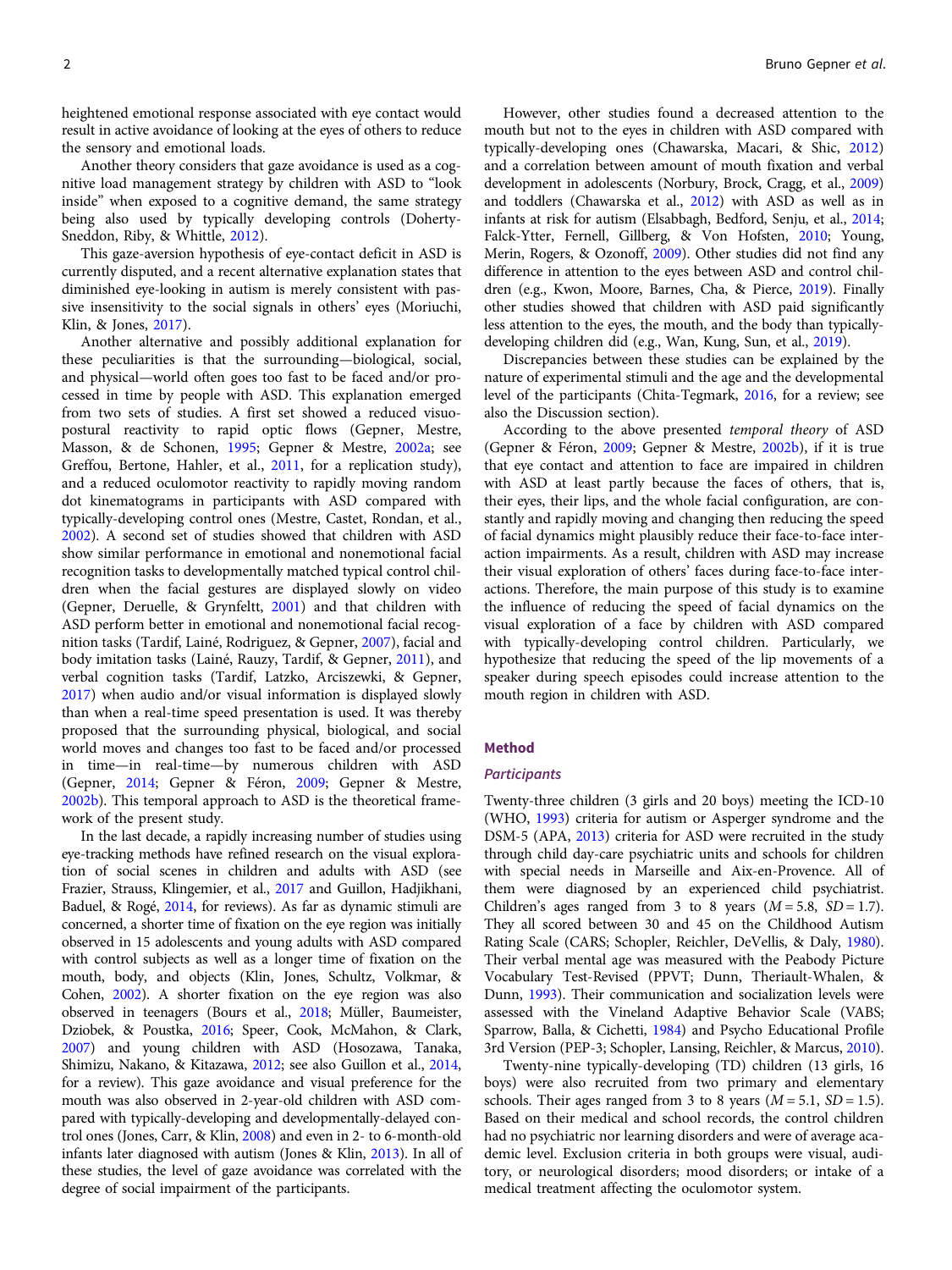<span id="page-2-0"></span>Parents of all the participants gave their written informed consent for their child's participation in this study. The research protocol was approved by a local ethical committee (CPP Marseille, France). Demographic and clinical data of the ASD and TD children are detailed in Table 1.

Given that the task performed in this study was a face processing task, the group of children with ASD was matched with a group of TD children of the same chronological age so that children of both groups had the same potential lifetime exposure to, and experience of, others' faces.

#### **Materials**

# Eye-tracking system

The eye movements of all the children in the ASD and TD groups were recorded using video-oculography techniques based on the corneal reflection of infrared light. We used a Tobii T120 Eye Tracker (Tobii Technology, Stockholm, Sweden). This system also allowed us to capture data with appropriate temporal (sampling at 120Hz) and spatial resolution (accuracy of 0.4° of visual angle) at a distance of approximately 50 cm from the screen, corresponding to a visual angle of 30°. Given that this eye tracking system is noninvasive, tolerates some head movements, and looks like a TV or PC-screen, it is well suited to 3-to-8 year-old children. Video sequences of  $1024 \times 764$  pixels resolution were presented using Tobii Pro Studio software (Tobii, Version 3.4.0, Danderyd, Sweden) on a 17-in. LCD screen (Tobii T120 display, 8 bits color, 1280 × 1024 pixels screen resolution, refresh rate of 75Hz). Two speakers were also connected to the PC to amplify the sound of the video sequences (HP Multimedia Speaker 2.0,  $RMS = 1Watt$ ,  $S/N = 70dB$ .

# Stimuli

The stimuli consisted of colored videos (avi format) showing a female speaker telling a short version of the story The Three Little Pigs at various velocities, with explicit and pronounced emotional facial expressions that were congruent with the tone variations and prosody. Only the face of the speaker appeared on the screen, with a gray wall background. The face itself measured (at maximum width)  $20.5^{\circ} \times 16.8^{\circ}$ , at a distance of 50 cm from the screen (see [Figure 1\)](#page-3-0).

To build these stimuli, we first filmed the actress while she was telling the story at a baseline speed, called real-time speed or RTS. We thus obtained a first film. Then, using an ad hoc online free software called Logiral (Tardif & Gepner, [2012\)](#page-9-0), the film was slowed down at two different velocities: (a) at 70% of the real-time speed, called slowed-down-speed-70 (SDS70). At SDS70, the speed of presentation corresponds to 70% of that in RTS, that is,  $SDS70 = RTS \times 70/100$  (in other words, RTS is diminished by 30%) and (b) at 50% of the real-time speed, named slowed-down-speed-50 or SDS50. At SDS50, the speed of presentation corresponds to 50% of that in RTS, that is,  $SDSS0 = RTS \times$ 50/100 (in other words, RTS is decreased by 50%).

At these velocities, Logiral (Tardif & Gepner, [2012\)](#page-9-0) allows for displaying the visual and auditory signals simultaneously, with perfect synchrony and without any tone distortion. Therefore, speech flow is accurately and consistently understandable and perfectly synchronized with the lip-movements (see onlineonly Supplemental material).

We thus obtained three films showing the same story at three different speeds: RTS, SDS70, and SDS50. The three films varied in duration: at RTS, the film duration was 102 s; at SDS70, the

|  | Table 1. Demographic and clinical data |  |  |  |
|--|----------------------------------------|--|--|--|
|--|----------------------------------------|--|--|--|

| Characteristics | ASD $(N = 23)$ | Control $(N = 29)$ | p     |
|-----------------|----------------|--------------------|-------|
| Age (months)    | 68.95 + 18.8   | $71.01 \pm 17.4$   | ns    |
| Boys $(n)$      | 20             | 16                 | ns    |
| Girls $(n)$     | 3              | 13                 | < .05 |
| <b>CARS</b>     | $37.34 + 3.8$  |                    |       |
| <b>PPVT</b>     | 22.96+8.92     |                    |       |
| PEP-3           | $33.7 + 26.05$ |                    |       |
| VABS com        | $23.33 + 18.9$ |                    |       |
| VABS soc        | $23.28 + 13.6$ |                    |       |

Note: ASD, autism spectrum disorder; CARS, Childhood Autism Rating Scale; PPVT, Peabody Picture Vocabulary Test-Revised; PEP-3, Psycho Educational Profile–3rd Version; VABS com, Vineland Adaptive Behavior Scale/Communication; VABS soc, Vineland Adaptive Behavior Scale Socialization; ns, not significant; N, number. Values are given as mean±SD.

film duration was 145 s (corresponding to  $102 \text{ s} \times 100/70 = 102$  $s \times 1.428$ ); and at SDS50, the film duration was 204 s (corresponding to 102  $s \times 2$ ). Indeed, given that speed is inversely proportional to time, at SDS70:  $SDS70 = RTS \times 70/100$ , so time  $(SDS70) = time(RTS) \times 100/70 = time(RTS) \times 1.428$ . Similarly, at SDS50: SDS50 = RTS  $\times$  50/100, so time(SDS50) = time(RTS)  $\times$  $100/50 = \text{time}(RTS) \times 2$ .

After that, each film was divided into six sequences (S1 to S6). Therefore, we obtained 18 sequences, that is, the six sequences (S1 to S6) at the three different velocities (RTS, SDS70, SDS50). The 18 sequences were finally randomly reorganized into three different full stories (Block 1 to Block 3, see [Figure 2](#page-3-0)).

#### Experimental procedure

Children in the ASD group were seated and tested in a quiet experimental room with a lighting of 10 lux, which was a lowlight condition but not dark (as recommended by Sasson & Elison, [2012\)](#page-8-0). The TD control children were tested in their school in a room of about the same surface and lighting that was especially fitted out for the experiment. The device was calibrated for each participant at the beginning of the experimental sessions. We used the standard 5-point calibration of Tobii Software. The experimenter sat on the right side of the participants.

The experiments started with a 4-s presentation of a central picture that was extracted from a cartoon to stabilize the attention of the participants. Then the story was run three times (Block 1 to Block 3), so that the participants had the opportunity to watch each sequence of the story under the three different velocities. The order of sequence presentation in each block was fixed (as shown on [Figure 2](#page-3-0)), but the three Blocks were displayed in a random order to the participants.

Before the second and third Blocks, pictures that were extracted from cartoons were also displayed for 4 s. The experimenter could change the sequence with a click when she judged that participant's level of attention to the screen was sufficient, that is, when their head and eyes were turned towards the screen.

#### Data analyses

The eye behavior analyses were initially performed using the Tobii Pro Studi software. In our study, eye behavior was considered as a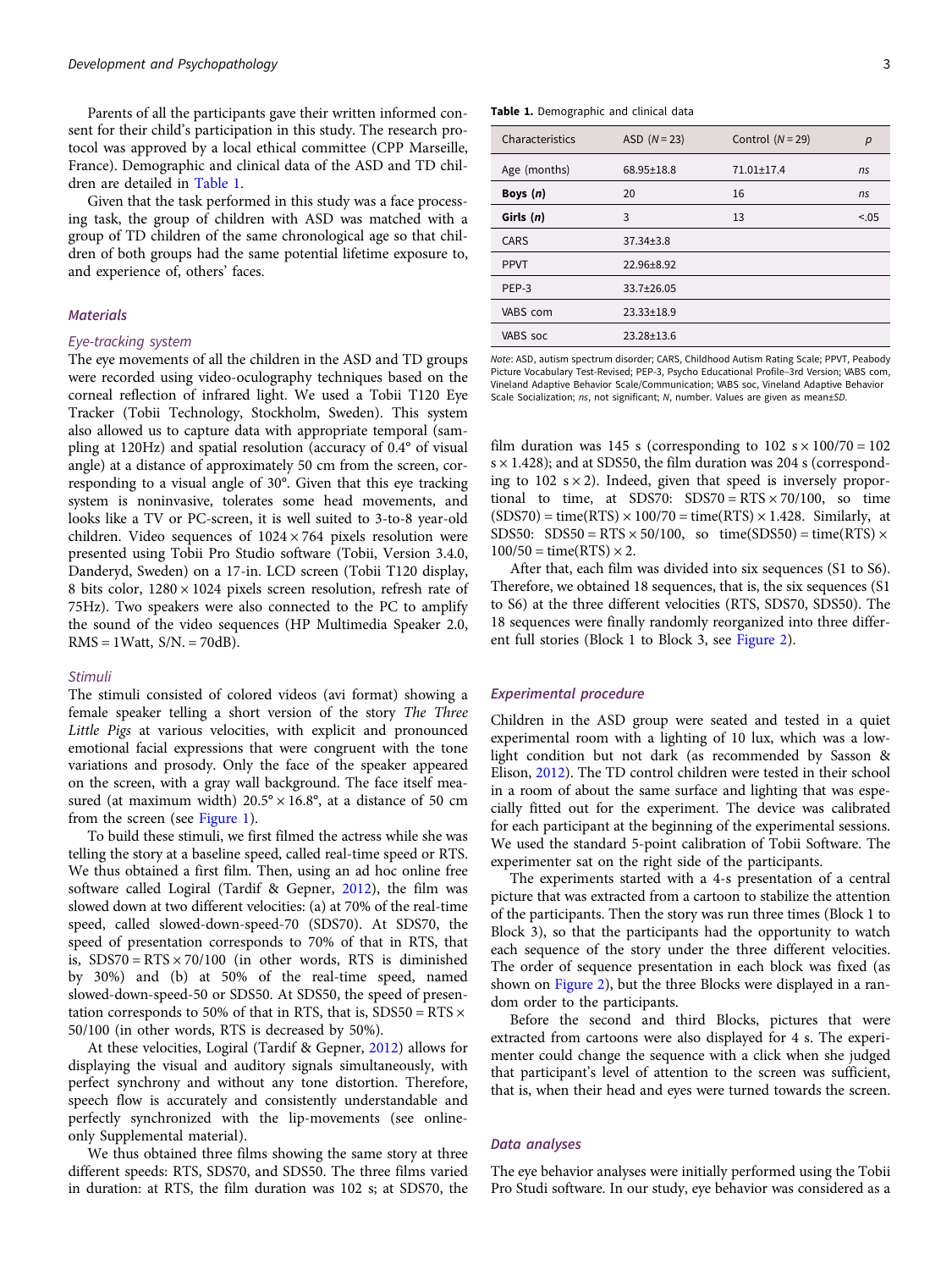

<span id="page-3-0"></span>Figure 1 The visual scene and the four areas of interest with their dimensions: (1) eyes, (2) mouth, (3) face region (including hair and excluding mouth and eyes), and (4) outside the face.



Figure 2 Experimental design. The story The Three Little Pigs® was divided into six sequences (S1 to S6), which were randomly presented at three different velocities: a real-time speed (RTS), and two slowed-down speeds, SDS70 and SDS50 (corresponding to 70% and 50% of RTS, respectively). The story was displayed three times (Blocks 1 to 3).

fixation when the eye did not change its position from more than 1 degree of visual angle during at least 100 ms.

The visual scene was divided into four areas of interest (AOI): (a) eye region, (b) mouth region, (c) face region excluding eye and mouth regions, and (d) outside-the-face region (see Figure 1).

Three different measures were computed on the basis of fixation detection criteria: (a) the number of fixations (NF), corresponding to the sum of the visual fixations made on a given AOI; (b) the percentage of total fixation duration per AOI (PFD), corresponding to the proportion of time looking at a given AOI out of the total time of fixation on the whole visual scene; and (c) the mean duration of fixation (MDF), corresponding to the mean of visual fixations' durations made on a given AOI.

We added the latter measure (MDF) first because it is independent of the total time spent to fixate on a target, which is useful for studying children having attentional processing impairments, as it is often the case in children with ASD (Lai, Lombardo, & Baron-Cohen, [2014\)](#page-8-0). Second, MDF has been shown to be a consistent and reliable marker of information processing in typical development. For example, individual differences in MDF during infancy are linked to attentional and behavioral control in childhood; that is, the higher the MDF in infancy, the better the attentional and behavioral control in childhood (Papageorgiou, Smith, Wu, et al., [2014](#page-8-0)).

Additionally, to ensure that discrepancies in NF measures between the participants were not due to discrepancies in their respective percentage of total fixation duration on the stimuli,

NF values were normalized according to the percentage of total fixation duration of the participant (values of NF were divided by the percentage of total fixation duration on the film in each participant). Finally, NF values were normalized according to the real duration of video, that is, in each participant values of NF were divided by 1.428 in SDS70 and divided by 2 in SDS50 (as explained above in the Stimuli paragraph).

Given that PFDs are already proportions of time looking at a given AOI out of the total time of fixation on the visual scene and MDFs are already means, their values were not transformed.

#### Statistical analyses

Differences between groups were evaluated using mixed-effects analyses of variance, including group (ASD patients vs. TD controls) and video sequence velocities (RTS vs. SDS70 vs. SDS50) for each AOI (mouth, face, eyes, outside the face) as factors. Tukey honestly significant difference post hoc tests were applied when appropriate. The Greenhouse–Geisser correction was used when sphericity was not assumed.

Correlations between visual fixations (PFD, NF, MDF) on the mouth region and scores in verbal measures (PPVT, VABScommunication, and PEP-3-communication) as well as correlations between visual fixations (PFD, NF, and/or MDF) on the eye region and score of socialization measured with VABS-socialization were also performed in the ASD group.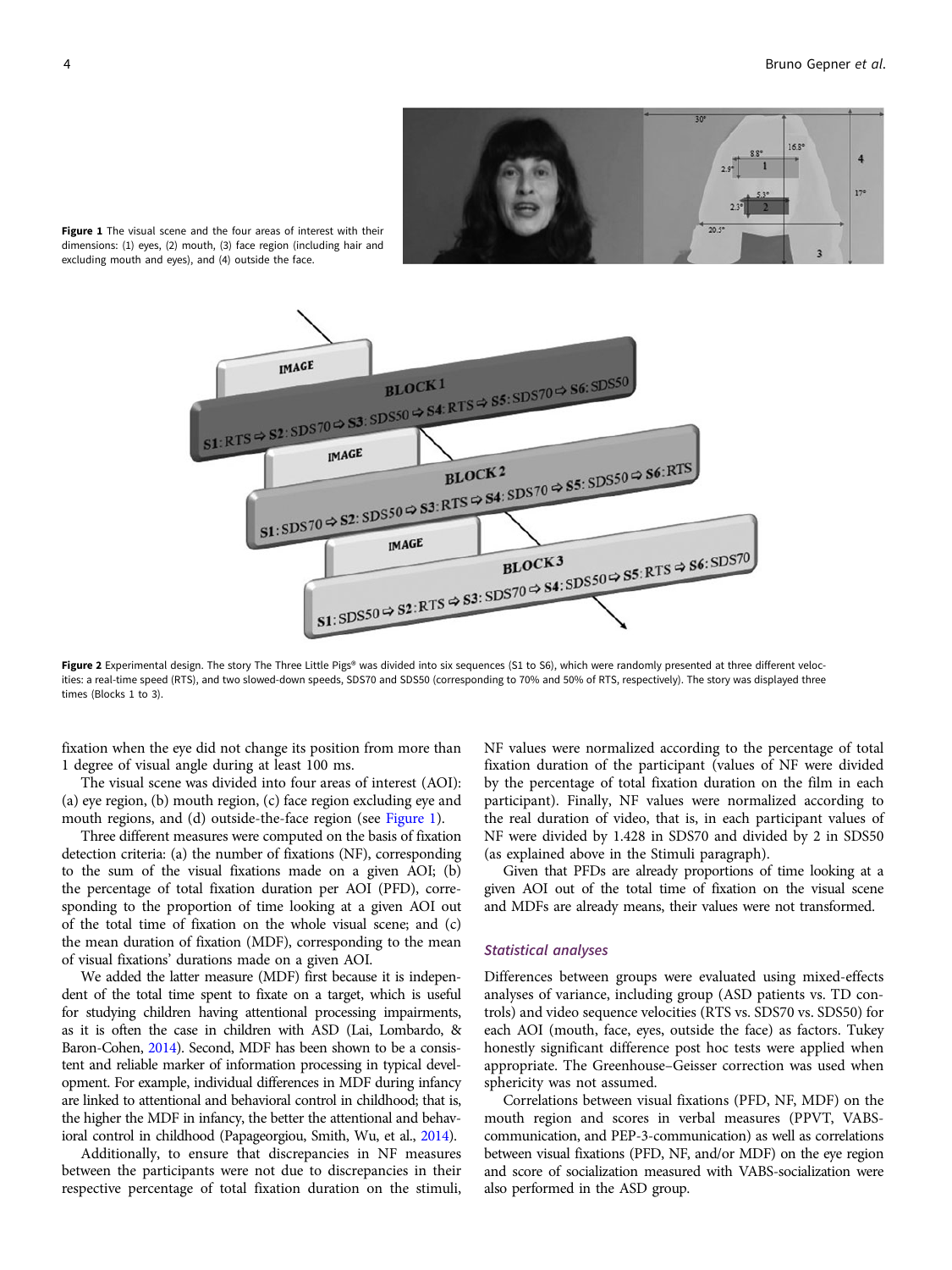The significance level was fixed at  $\alpha$  = 0.05. Effect sizes were measured by partial Eta squared  $(n_p^2)$  with small, medium and large effects defined as 0.01, 0.06, and 0.14 respectively. All computations were performed using Stata Software release 11 (StataCorp, College Station, TX).

#### Results

The minimum percentage of fixation duration out of the whole film duration was fixed at 30%, that is, children of both groups watched at least 30% of the whole film (the three Blocks), so that they could at least watch practically the equivalent of one full story.

As shown in [Table 1](#page-2-0), ages of the participants were not statistically different between the two groups. There were significant differences between the two groups with respect to gender,  $\chi^2$  (3) = 6.08, p < .05. However, the sex ratio difference between the two groups had no significant effect either on PFD, Fs > .41,  $ps > .05$ ,  $\eta^2$   $ps < .01$ , or on NF,  $Fs > .04$ ,  $ps > .05$ ,  $\eta^2$   $ps < .01$ , or on MDF,  $Fs > .04$ ,  $ps > .05$ ,  $\eta^2 ps < .03$ . Data for the two groups of children across each AOI are presented in [Table 2.](#page-5-0)

### Mouth area

Three mixed-effects analyses of variance were conducted with group as the between-subjects factor (ASD and TD control) and video sequence velocity as the within-subjects factor (SDS50, SDS70, RTS), investigating possible main effects and interactions between these factors expressed in each of the three measures: MDF, NF, and PFD per AOI, focusing on data from the mouth area.

The results showed a significant interaction between group and video sequence velocity only for the NF measure,  $F(2, 100) = 14.97$ ,  $p < .001$ ,  $\eta_p^2 = .23$ . The participants with ASD had a lower NF than those in the control group did in all of the velocity conditions (SDS50:  $p < .01$ ; SDS70 and RTS:  $p < .001$ ). While the TD control group had a lower NF in SDS50 than in SDS70 and RTS ( $p < .001$ ) and a lower NF in SDS70 than in RTS ( $p < .001$ ), no significant difference in NF was found between the different velocities within the ASD group. There was no significant interaction between velocity and group on the MDF,  $F(2, 100) = 0.56$ ,  $p = .57$ ,  $\eta_p^2 = .01$ , or on the PFD per AOI measure,  $F(2, 100) = 0.60$ ,  $p = .55$ ,  $\eta_p^2 = .01$ .

There was a significant main effect of video sequence velocity on MDF,  $F(2, 100) = 14.14$ ,  $p < .001$ ,  $\eta_p^2 = .22$ . This was true in both the ASD group,  $F(2, 44) = 4.19$ ,  $p < 0.05$ ;  $\eta_p^2 = 0.15$ , and the TD one,  $F(2, 56) = 11.56$ ,  $p < .001$ ;  $\eta_p^2 = .29$ . Follow-up Tukey honestly significant difference analyses showed that MDF was higher in SDS50 than in SDS70 ( $p < .05$ ) and higher in SDS50 than in RTS ( $p < .05$ ) in the ASD group. In the TD group, MDF was higher in SDS50 than in SDS70 ( $p < .01$ ) and higher in SDS50 than in RTS ( $p < .001$ ; see [Figure 3](#page-5-0)).

Significant main effects of group on MDF,  $F(1, 50) = 15.98$ ,  $p < .001$ ,  $\eta_p^2 = .24$ , and on PFD per AOI,  $F(1, 50) = 12.36$ ,  $p < .001$ ,  $n_p^2$  = .20, were also observed, with participants in the ASD group having a significantly lower MDF and PFD on the mouth area than TD controls did (all  $ps < .001$ ).

There was no significant main effect of velocity on PFD per AOI, F (2, 100) = 1.37,  $p = .26$ ,  $\eta_p^2 = .03$ .

#### Face area

The results showed a significant interaction between group and video sequence velocity for the MDF measure,  $F(2, 100) = 8.97$ ,  $p < .001$ ,  $\eta_p^2 = .15$ . Children with ASD showed a lower MDF in

the RTS condition compared with the control group ( $p < .001$ ), but there were no significant differences observed between the two groups in the other velocities (SDS50 and SDS70). Although TD controls had higher MDF in the RTS compared with the SDS70 and SDS50 conditions ( $ps < .001$ ), there were no significant differences in MDF driven by the different video sequence velocities in the ASD group.

There was a significant interaction between group and video sequence velocity for the NF measure,  $F(2, 100) = 4.14$ ,  $p < .05$ ,  $\eta_p^2$  = .08. The ASD group had a lower NF in the SDS50 ( $p < .05$ ) and SDS70 conditions ( $p < .01$ ) than the control group did. There was no significant interaction between group and video sequence velocity found in the PFD per AOI measure,  $F(2, 100) = .45$ ,  $p = .64, \eta_p^2 = .01.$ 

There was also a significant main effect of group in PFD per AOI,  $F(1, 50) = 10.91$ ,  $p < .001$ ,  $\eta_p^2 = .18$ . Post hoc analyses showed that children with ASD had significantly lower PFD on the face than TD controls did ( $p < .001$ ).

#### Eye area

There was no significant interaction between velocity and group found in any of the three measures: MDF  $F$  (2, 100) = .77,  $p = .47$ ,  $\eta_p^2 = .02$ ; NF F (2, 100) = 1.13, p = .33,  $\eta_p^2 = .02$ ; and PFD per AOI  $\vec{F}(2, 100) = 2.37, p = .10, \eta_p^2 = .05.$ 

However, the results showed a significant main effect of group on the PFD per AOI measure,  $F(1, 50) = 11.37$ ,  $p < .001$ ,  $\eta_p^2 = .19$ , with ASD children spending significantly more time fixating on the eyes than TD controls ( $p < .001$ ).

There was no significant effect of group on MDF,  $F(1, 50) = .34$ ,  $p = .56$ ,  $\eta_p^2 = .01$ , or on the NF measure, F (1, 50) = 0.01, p = .92,  $n_p^2 = .0002.$ 

There was also a significant main effect of video sequence velocity observed in the NF measure,  $F(2, 100) = 7.54$ ,  $p < .001$ ,  $\eta_p^2$  = .13. Post hoc analyses showed that NF was lower in SDS50 than in SDS70 or RTS ( $p < .01$  for all).

There was also a significant main effect of the video sequence velocity found in the PFD per AOI measure,  $F(2, 100) = 4.91$ ,  $p <$ .01,  $\eta_p^2$  = .09. Participants spent a lower percentage of time on the eye area in the SDS50 than in the SDS70 condition ( $p < .05$ ). There was no significant main effect of velocity on the MDF measure,  $F(2, 100) = 1.38$ ,  $p = .26$ ,  $\eta_p^2 = .03$ .

#### Outside the face area

No significant interaction between velocity and group manifested in any of the three measures: MDF,  $F(2, 100) = .17$ ,  $p = .85$ ,  $\eta_p^2 = .003$ ; NF F (2, 100) = 1.12,  $p = .33$ ,  $\eta_p^2 = .02$ ; and PFD per AOI F (2, 100) = 2.42,  $p = .09$ ,  $\eta_p^2 = .05$ .

There was however a significant main effect of group on the PFD per AOI measure,  $\vec{F}$  (1, 50) = 12.15,  $p < .001$ ,  $\eta_p^2 = .20$ . There were also significant main effects of video sequence velocity on MDF,  $F(2, 100) = 3.55$ ,  $p < .05$ ,  $\eta_p^2 = .07$ , and on NF,  $F(2, 100)$ = 4.54,  $p < .05$ ,  $\eta_p^2 = .08$ ). Tukey honestly significant difference analyses showed that MDF was higher in the SDS50 than in the RTS condition ( $p < .05$ ), while NF was lower in the SDS50 than in the RTS condition ( $p < .01$ ).

There was no significant main effect of group on MDF,  $F(1, 50) = .20, p = .67, \eta_p^2 = .004$ , or on NF,  $F(1, 50) = 1.73, p = .19$ ,  $\eta_p^2$  = .03. There was no significant main effect of velocity in the PFD per AOI measure,  $F(2, 100) = .26$ ,  $p = .77$ ,  $\eta_p^2 = .01$ .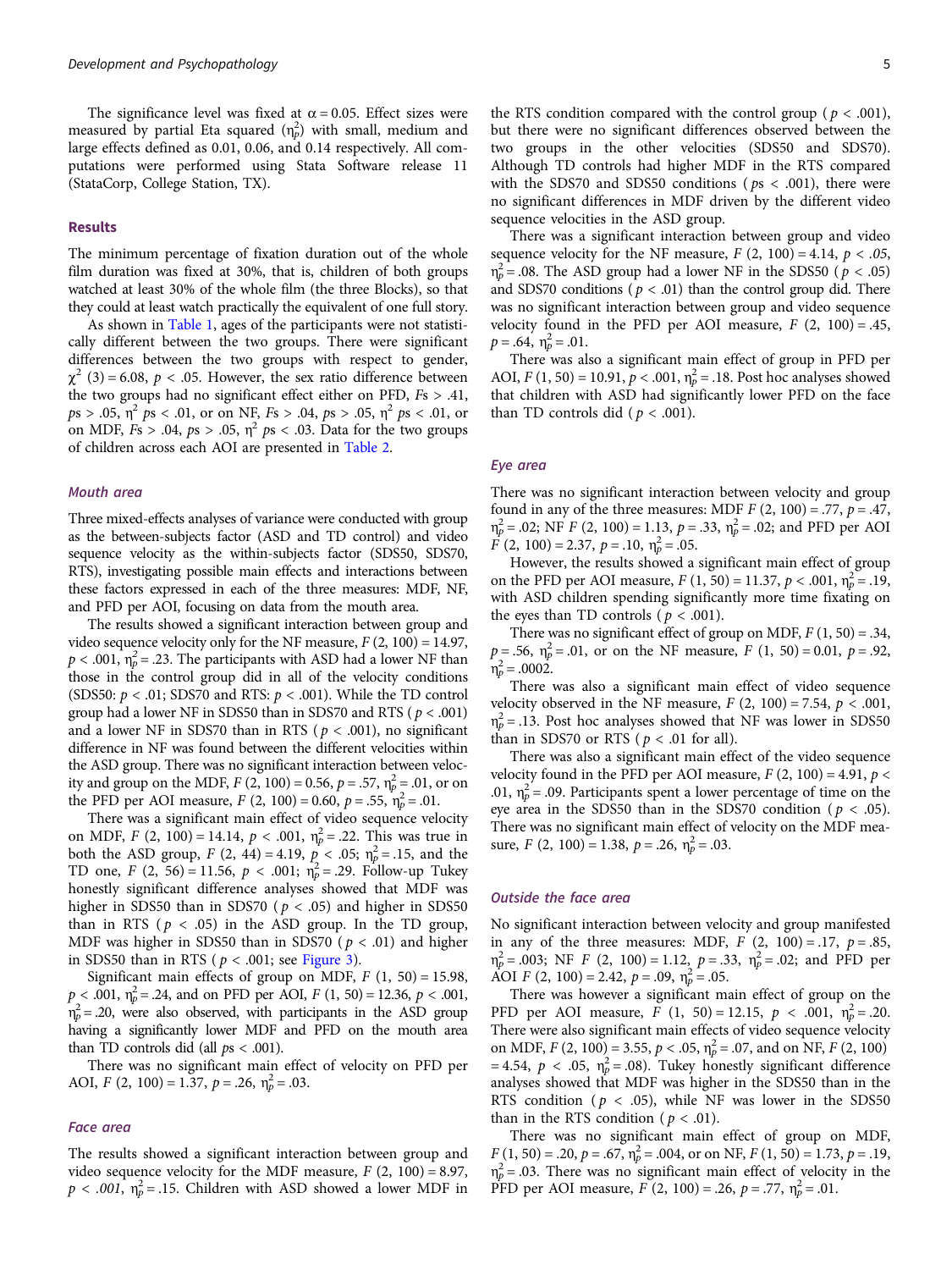| AOI                 | Mouth            |                   | Face             |                   | Eyes            |                   | Outside the face |                   |
|---------------------|------------------|-------------------|------------------|-------------------|-----------------|-------------------|------------------|-------------------|
| Measures Velocities | <b>ASD</b>       | <b>TD Control</b> | <b>ASD</b>       | <b>TD Control</b> | <b>ASD</b>      | <b>TD Control</b> | <b>ASD</b>       | <b>TD Control</b> |
| PFD (%)             |                  |                   |                  |                   |                 |                   |                  |                   |
| SDS50               | $13.27 \pm 10.7$ | $21.42 \pm 9.1$   | $61.31 \pm 15.8$ | 72.47±9.1         | $8.63{\pm}7.9$  | $3.60 \pm 3.9$    | $16.79 \pm 21.9$ | $2.52 \pm 2.1$    |
| SDS70               | $11.37 \pm 9.6$  | 21.00±8.7         | 60.07±17.6       | 72.23±8.5         | $10.45 \pm 8.1$ | $4.66 \pm 5.0$    | 18.12±24.5       | $2.11 \pm 1.8$    |
| <b>RTS</b>          | $12.30 \pm 8.8$  | 21.25±10.2        | $60.75 \pm 15.4$ | 71.62±9.3         | $11.04 \pm 9.9$ | $3.82{\pm}4.8$    | 15.91±20.8       | $3.31 \pm 3.9$    |
| MDF(s)              |                  |                   |                  |                   |                 |                   |                  |                   |
| SDS50               | $0.36 \pm 0.3$   | $0.65 \pm 0.3$    | $0.54 \pm 0.3$   | $1.06 \pm 0.4$    | $0.26 \pm 0.2$  | $0.26 \pm 0.2$    | $0.21 \pm 0.1$   | $0.19 + 0.1$      |
| SDS70               | $0.29 \pm 0.3$   | $0.58 + 0.2$      | $0.54 \pm 0.3$   | $1.08 + 0.4$      | $0.27 \pm 0.2$  | $0.25 \pm 0.2$    | $0.18 + 0.1$     | $0.16 + 0.1$      |
| <b>RTS</b>          | $0.28 \pm 0.2$   | $0.52 \pm 0.2$    | $0.51 \pm 0.3$   | $1.36 \pm 0.7$    | $0.26 \pm 0.2$  | $0.21 \pm 0.2$    | $0.17 \pm 0.1$   | $0.16 + 0.1$      |
| NF(N)               |                  |                   |                  |                   |                 |                   |                  |                   |
| SDS50               | $9.83 \pm 8.7$   | 31.06±12.2        | 38.26±22.8       | 74.11±26.8        | $7.71 \pm 7.1$  | $7.45 \pm 7.8$    | $15.27 \pm 13.1$ | $8.97 \pm 6.2$    |
| SDS70               | $9.65 \pm 10.1$  | 37.58±15.9        | 38.14±23.3       | 79.09±23.4        | $9.58 \pm 8.4$  | $10.43 \pm 11.1$  | 17.52±14.9       | $8.73 \pm 5.3$    |
| <b>RTS</b>          | 11.59±10.1       | 44.23±18.7        | 41.87±21.9       | 73.31±23.4        | 10.77±9.6       | $9.42 \pm 11.1$   | 17.76±16.4       | $11.55 \pm 8.3$   |

<span id="page-5-0"></span>Table 2. Percentage of total fixation duration per AOI, mean duration of fixation, and number of fixations for each video sequence velocity and for the two groups (ASD and TD control)

Note: ASD, autism spectrum disorder; TD control, typically developing control; PFD, percentage of total fixation duration per AOI; MDF, mean duration of fixation; NF, number of fixations; RTS, real-time speed; SDS50, slowed-down speed at 50% of RTS; SDS70, slowed-down speed at 70% of RTS; s, second. Values are given as mean±SD.



Figure 3 Mean duration of fixation on the mouth area across the three velocities in the ASD and TD groups. For the images of the three different velocities, see the online-only Supplemental Material.

# Correlations between visual fixations on mouth and verbal communication level

The correlation analyses showed significant positive correlations between PFD for mouth and the scores in the three verbal communication measures (PPVT, VABS-communication, and PEP-3-communication). The correlations are detailed in [Table 3](#page-6-0).

Similarly there were also significant positive correlations between MDF on mouth region and scores in VABS-communication and in PEP-3-communication. No significant correlation was found between MDF on mouth and PPVT ( $p > .05$ ).

No significant correlation was found between NF on mouth and PPVT, VABS communication scores, and PEP-3 communication scores ( $p > .05$  for all).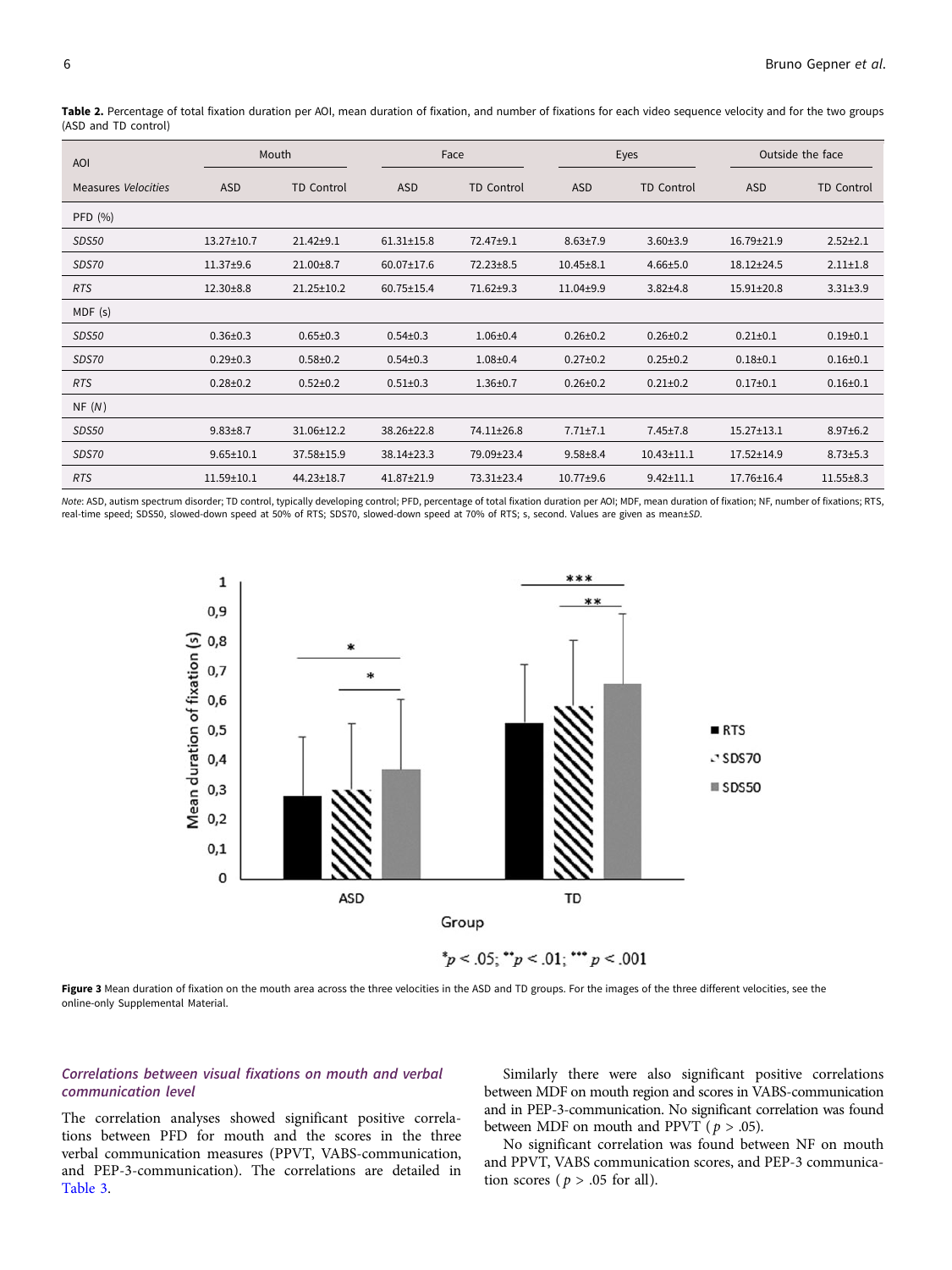<span id="page-6-0"></span>Table 3: Correlations between PFD and MDF measures for the mouth region and verbal communication scores in the ASD group

|             |              | <b>PFD</b> |            | <b>MDF</b>   |          |            |
|-------------|--------------|------------|------------|--------------|----------|------------|
|             | <b>SDS50</b> | SDS70      | <b>RTS</b> | <b>SDS50</b> | SDS70    | <b>RTS</b> |
| <b>VABS</b> | $.65***$     | $.68***$   | $.65***$   | $.50*$       | $.55***$ | $.45*$     |
| PPVT        | $.49*$       | $.49*$     | $.49*$     | ns           | ns       | ns         |
| PEP-3       | $.49*$       | $.51*$     | $.55***$   | $.50*$       | $.48*$   | $.46*$     |

Note: VABS, Vineland Adaptive Behavior Scale; PPVT, Peabody Picture Vocabulary Test-Revised; PEP-3, Psycho Educational Profile 3rd Version; PFD, percentage of total fixation duration per AOI; MDF, mean duration of fixation; RTS, real-time speed; SDS50, slowed-down speed at 50% of RTS; SDS70, slowed-down speed at 70% of RTS. \*p < .05. \*\*p < .01. \*\*p < .01.

# Correlations between visual fixations on eyes and socialization level

There was no significant correlation between MDF, NF, and PFD on eye region and score in VABS-socialization ( $p > .05$  for all).

# **Discussion**

The main purpose of this study was to examine the effects of reducing the speed of facial dynamics on the visual exploration of a speaker's face while telling a story in a group of children with ASD compared with a group of TD children of the same chronological age, that is, with the same potential lifetime exposure to the faces of others.

The minimum of 30% of total fixation duration spent by the participants on the whole film is relatively low. However, because the whole film was made of three full stories of the Three Little Pigs, all the participants could at least watch practically the equivalent of one full story. Moreover, this percentage seems well suited for a population of low-functioning children with ASD as in our study, given that they are less stable than were control children of the same age (Lai et al., [2014\)](#page-8-0). A similar minimum percentage of total fixation duration was used in a similar population of low-functioning children with ASD (Deschamps, Leplain, & Vandromme, [2014\)](#page-7-0). Finally, given that PFD corresponds to the proportion of time looking at a given AOI out of the total time of fixation on the visual scene, and the measure of MDF corresponds to the mean of visual fixation duration made on a given AOI, these measures are independent of the percentage of total fixation duration made on the stimuli by the participants. And as far as NF is concerned, values of NF were normalized according (a) to the percentage of total fixation duration in each participant and (b) to the real-time duration of video. Our data were therefore sufficient for further analyses and interpretations.

First, regardless of the speed of presentation, children with ASD paid overall significantly less attention to the speaker's face and particularly to her mouth than the TD control children did. This was true for the three measures: PFD, NF, and MDF. The same pattern of differences between a group of ASD children and a group of TD control children was found in previous eyetracking studies. For example, toddlers with autism spent less time looking at a speaker's face and monitoring her lip movements than did those in the control groups (TD and developmentally-delayed) when explicit dyadic cues (i.e., childdirected speech and eye contact) were introduced but not when the actor was quiet and looking sideways (Chawarska et al., [2012\)](#page-7-0). Children with ASD have also been shown to look away from actors prematurely during speech episodes (Hosozawa et al., [2012](#page-8-0)). Similarly, infants later diagnosed with ASD spent less time looking at a face compared with control infants only when the actress was speaking (Shic, Macari, & Chawarska, [2013](#page-8-0)). In all of these studies, the dynamic nature of the social stimuli, and therefore the quantity and complexity of the stimulations, are likely to result in avoiding the source of the stimulation in children with ASD. In line with these latter studies, and given that our stimuli were made of speech episodes, it is not surprising that children with ASD spent less time attending to the mouth area than TD children did. Moreover, given the correlation between the verbal level of our participants with ASD and their time spent fixating (measured through PFD and MDF) on the mouth region (a correlation also found in several previous studies, e.g., Chawarska et al., [2012](#page-7-0); Elsabbagh et al., [2014](#page-7-0); Falck-Ytter et al., [2010;](#page-8-0) Norbury et al., [2009](#page-8-0); Young et al., [2009](#page-9-0)) and that the majority (87%) of our participants with ASD were verbally impaired, it is not surprising that they paid overall poor attention to the mouth region and significantly less attention on this region than the TD children did.

The children with ASD also spent significantly more time attending to the region outside the face than the TD control children, which is in line with other previous eye-tracking studies in children with ASD (e.g., Grossman, Steinhart, Mitchell, & McIlvane, [2015](#page-8-0); Riby & Hancock, [2009](#page-8-0)).

Interestingly, children with ASD spent significantly more time attending to the eye region than did the TD control children, which is inconsistent with other findings showing that infants and children with ASD pay less attention to the eye region (with or without increased attention to the mouth region) than do TD control participants (Bours et al., [2018](#page-7-0); Hosozawa et al., [2012](#page-8-0); Jones et al., [2008;](#page-8-0) Jones & Klin, [2013;](#page-8-0) Klin et al., [2002](#page-8-0); Müller et al., [2016](#page-8-0)). Discrepancies between these latter studies and our own study can be partly explained by the choice of a relatively large size of the eye region  $(2.9^\circ \times 8.8^\circ)$ , which was created a priori. Discrepancies between our study and other studies can also be partly explained by the nature of the experimental stimuli. The strong verbal content of our stimuli and the relatively rapid speech flow of the real-time speed condition in our study (5 syllables/s, as compared with the mean speech rate of 4.3 syllables/s in the French language, Grosjean & Deschamps, [1973](#page-8-0)) could explain why TD children merely focused their attention on the mouth region to maximize lip-reading and story understanding and why they proportionally spent less time looking at the eye region. This could in turn explain why TD children spent significantly less time fixating the eye region than children with ASD did.

Second, as far as speed effect is concerned, reducing the speed of facial dynamics resulted in a decrease in the number of fixations on the mouth, on the eyes, and outside the face in both groups, that is, participants exhibited fewer eye-movements onto these regions. In parallel, in both groups, although there was no significant effect of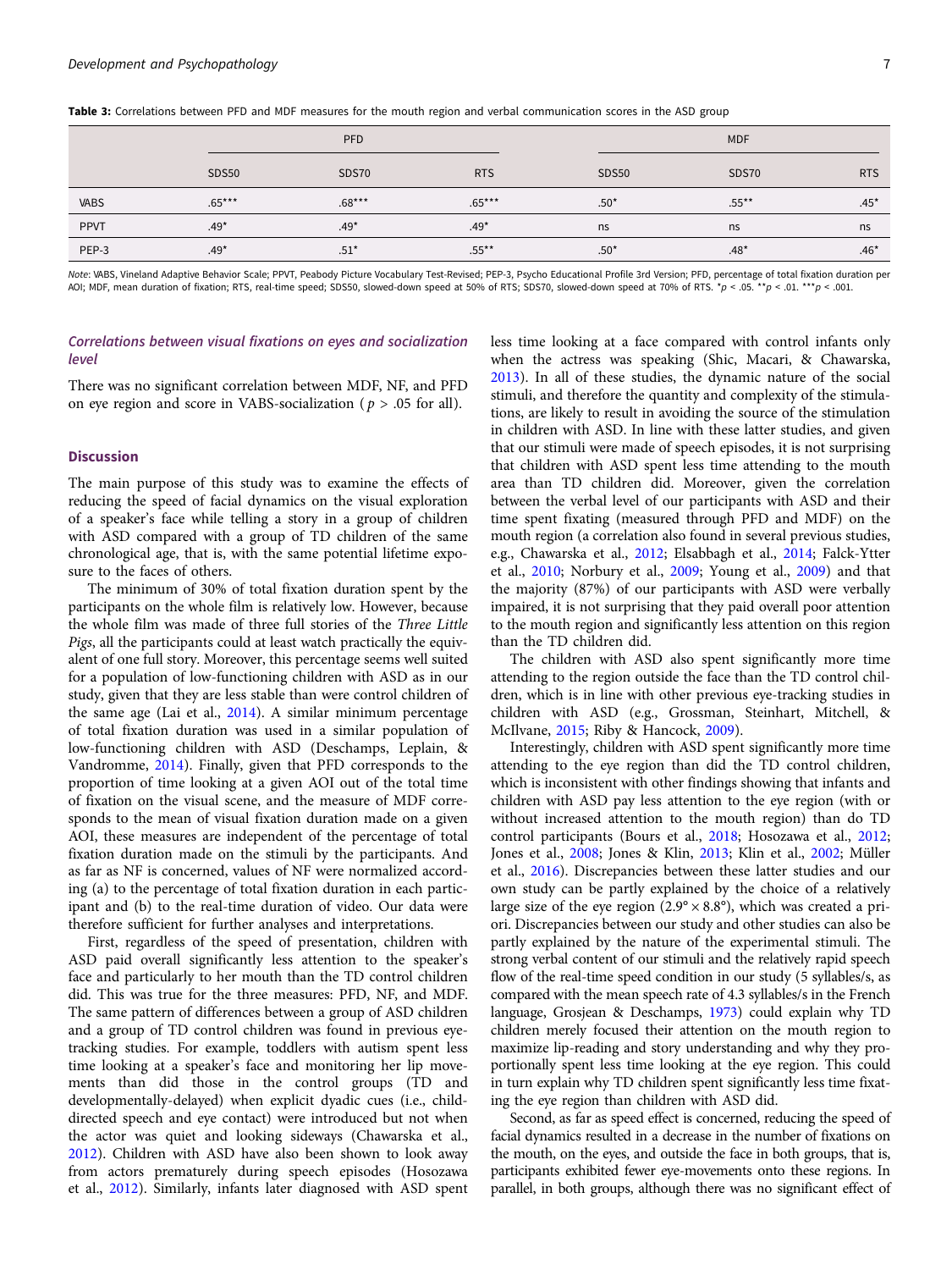<span id="page-7-0"></span>velocity on the PFD on mouth, there was a significant effect of velocity on MDF on the mouth region. In both groups, MDF on the mouth was significantly increased in slow presentation (SDS50) compared with the real-time one. Although MDF on the mouth in the participants with ASD was twice as low as that in TD children, both groups of children showed a parallel increase of MDF on the mouth with speed reduction. Given that MDF seems to be a consistent and reliable marker of information processing in typical development (Papageorgiou et al., [2014\)](#page-8-0), this parallel increase of attention to the mouth of a speaker (reflected by MDF) when the speaker is speaking slowly (compared with a real-time speech flow) in a group of children with ASD and a group of TD control children of the same chronological age seems quite interesting and encouraging and suggests a delayed development of facial processing in children with ASD rather than an absolute impairment, as was suggested previously (Gepner et al., [2001\)](#page-8-0). Using MDF as a new component of visual fixations possibly provides more insight into our data than the two other commonly used PFD and NF alone.

Given that PFD and MDF on the mouth area are correlated to the verbal level of children with ASD in our study (as shown previously, e.g., Chawarska et al., 2012; Norbury et al, [2009](#page-8-0)) and that they are good predictors of verbal development in these children (Elsabbagh et al., 2014; Falck-Ytter et al., [2010](#page-8-0); Young et al., [2009\)](#page-9-0), we have good reasons to postulate that this increased attention to mouth due to slowness could increase lip-reading and therefore be used to train verbal comprehension and expression in children with ASD (see also below).

Our findings bring the first eye-tracking evidence of an interesting and probably beneficial effect of slowing down facial dynamics on the way that children with ASD explore the mouth region during speech. Indeed, given the crucial role of lipreading for speech processing and language in typical development (Massaro, [1987\)](#page-8-0) and that lip-reading is impaired in children with ASD (de Gelder, Vroomen, & van der Heide, 1991; Gepner, de Gelder, & de Schonen, [1996](#page-8-0)) and precludes the perception and decoding of audiovisual information (Irwin, Tornatore, Brancazio, & Whalen, [2011;](#page-8-0) Righi, Tenenbaum, McCormick, et al., [2018;](#page-8-0) Smith & Bennetto, [2007;](#page-8-0) Stevenson, Siemann, Schneider et al., [2014](#page-9-0)), it is likely that reducing the speed of facial dynamics while viewing audiovisual scenes has good therapeutic potential for verbal and language rehabilitation in children with ASD. Several studies have already shown a beneficial effect of slowness on comprehensive and possibly expressive verbal performance in some children with ASD (Meiss, Tardif, Arciszewski, Dauvier, & Gepner, [2015](#page-8-0); Tardif, Thomas, Rey, & Gepner, [2002;](#page-9-0) Tardif et al., [2017\)](#page-9-0). Grandin [\(1995](#page-8-0)) also reported that during her childhood her speech therapist used to slow down speech flow, while exaggerating the syllables' pronunciation, which enabled her to hear the consonants (Grandin & Panek, [2013](#page-8-0)).

Our study shows that the temporal factor of facial dynamics (and not only facial dynamics per se) must be taken into account to understand, and potentially remedy, the verbal and social communication impairments in children with ASD.

Finally, given that the majority of our participants with ASD had moderate to severe autism and moderate to severe verbal impairment, they could not perform comprehensive tasks regarding the story itself and could only be tested in a passive viewing task, which limits the scope of our study. Further studies combining eye-tracking measures as well as verbal, social, and behavioral assessments should investigate whether potential enhanced attention to face, mouth, and/or eyes observed in children with ASD while viewing slowed-down audiovisual stimuli would be

correlated to behavioral, cognitive, verbal, and/or socioemotional improvements. These studies are necessary to further assess the therapeutic potential of slowness to remedy the verbal, behavioral, and socioemotional difficulties in children with ASD.

Supplementary material. The supplementary material for this article can be found at <https://doi.org/10.1017/S0954579420000292>.

Acknowledgments. We wish to warmly thank all the children who participated in this study and their parents. We are grateful to Dr. Jamila Touba, Dr. Denis Ledot, and Dr. Christian Dispa for their kind participation in recruiting the ASD participants, to Thierry Legou (Speech and Language Laboratory, Aix-Marseille University) for his technical assistance on the eye-tracking system, and to Dr. Thomas Arciszewski and Dr. Bruno Dauvier (PSYCLE, Aix-Marseille University) for their help in analyzing the data. Warm thanks to Dr. Ruben Gepner and to Clara Gepner (MSc) for their final corrections of the manuscript.

Financial Support. For this study, Dr. Aurore Charrier received a PhD grant from Conseil Régional Provence-Alpes-Côte d'Azur (PACA). The free online software used in this study—Logiral—has been developed thanks to a grant from Fondation de France (15153) awarded to Dr. Bruno Gepner. Grant sponsor: Conseil Régional Provence-Alpes-Côte d'Azur (PACA).

#### References

- Adrien, J. L., Lenoir, P., Martineau, J., Hameury, L., Lamande, C., & Sauvage, D. (1993). Blind ratings of early symptoms of autism based upon family home movies. Journal of the American Academy of Child & Adolescent Psychiatry, 32, 617–626.
- American Psychiatric Association. (2013). Diagnostic and statistical manual of mental disorders (5th ed.). Arlington, VA: American Psychiatric Association.
- Asperger, H. (1944). Die autistischen Psychopathen im Kindesalter. Archiv für Psychiatrie und Nervenkrankheiten, 117, 76–136.
- Attwood, T. (1999). Asperger's syndrome: A guide for parents and professionals. French translation (2003) Le syndrome d'Asperger et l'autisme de haut niveau. Paris: Dunod.
- Baron-Cohen, S. (1995). Mindblindness. An essay on autism and theory of mind. Cambridge: MIT Press.
- Bours, C. C. A. H., Bakker-Huvenaars, M. J., Tramper, J., Bielczyk, N., Scheepers, F., Nijhof, K. S, … Buitelaar, J. K. (2018). Emotional face recognition in male adolescents with autism spectrum disorder or disruptive behavior disorder: An eye-tracking study. European Child & Adolescent Psychiatry, 27, 1143–1157.
- Chawarska, K., Macari, S., & Shic, F. (2012). Context modulates attention to social scenes in toddlers with autism. Journal of Child Psychology and Psychiatry, 53, 903–913.
- Chita-Tegmark, M. (2016). Social attention in ASD: A review and metaanalysis of eye-tracking studies. Research in Developmental Disabilities, 48, 79–93.
- Dalton, K. M., Nacewicz, B. M., Johnstone, T., Schaefer, H. S., Gernsbacher, M. A., Goldsmith, H. H., & Davidson, R. J. (2005). Gaze fixation and the neural circuitry of face processing in autism. Nature Neuroscience, 8, 519–526.
- De Gelder, B., Vroomen, J., & van der Heide, L. (1991). Face recognition and lip-reading in autism. European Journal of Cognitive Psychology, 3, 69–86.
- Deschamps, L., Leplain, S., & Vandromme, L. (2014). Fixation oculaire initiale et exploration d'un visage: Le cas de l'enfant avec trouble du spectre de l'autisme et retard développemental. Enfance, 4, 399–425.
- Doherty-Sneddon, G., Riby, D. M., & Whittle, L. (2012). Gaze aversion as a cognitive load management strategy in autism spectrum disorder and Williams syndrome. Journal of Child Psychology and Psychiatry, 53, 420–430.
- Dunn, L. M., Theriault-Whalen, C. M., & Dunn, L. M. (1993): Echelle de vocabulaire en images Peabody. Adaptation française du Peabody Picture Vocabulary test-revised. Belgique: ATM.
- Elsabbagh, M., Bedford, R., Senju, A., Charman, T., Pickles, A., Johnson, M. H., & BASIS Team. (2014). "What you see is what you get": Contextual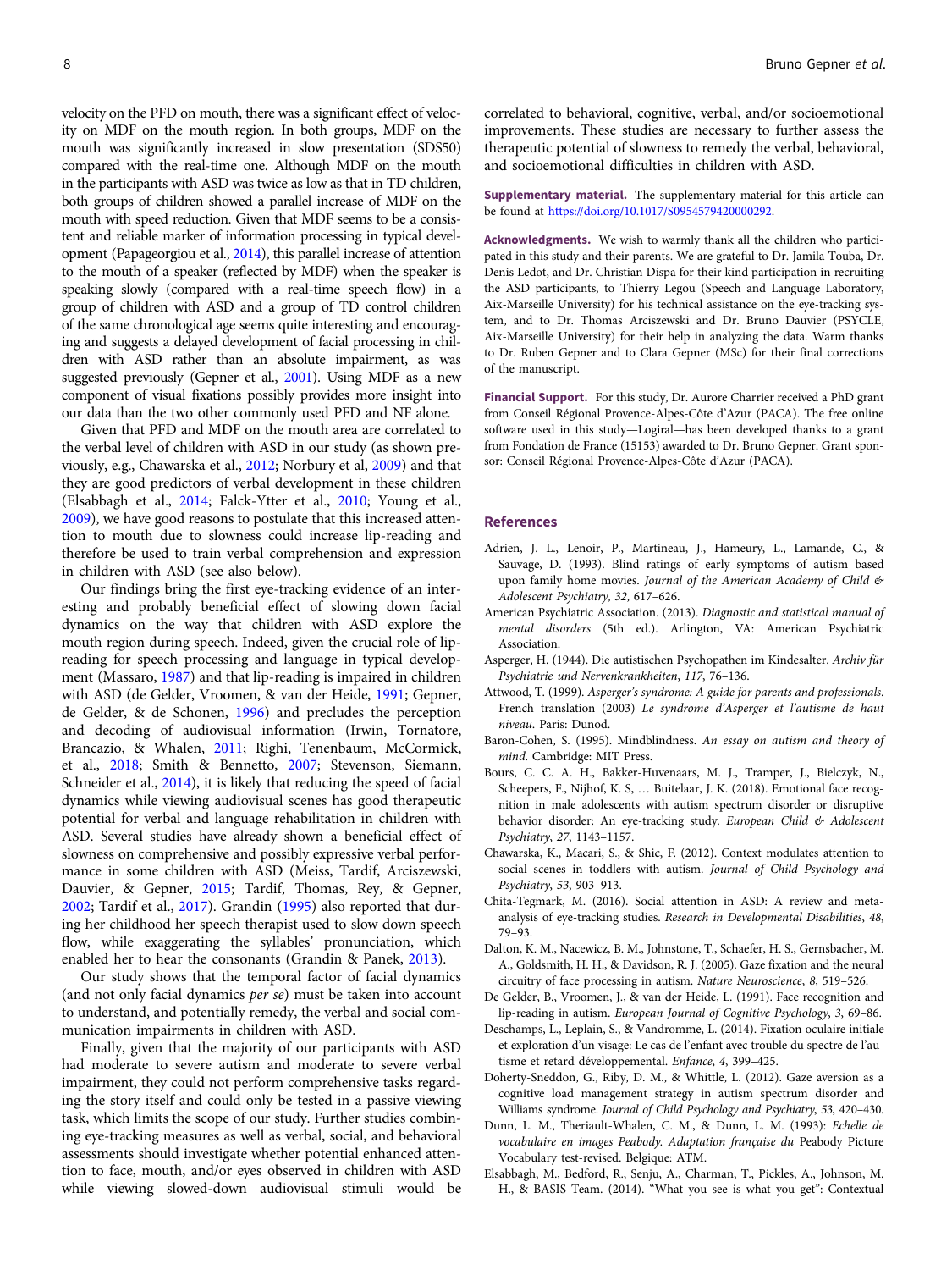<span id="page-8-0"></span>modulation of face scanning in typical and atypical development. Social Cognitive and Affective Neuroscience, 9, 538–543.

- Falck-Ytter, T., Fernell, E., Gillberg, C., & Von Hofsten, C. (2010). Face scanning distinguishes social from communication impairments in autism. Developmental science, 13, 864–875.
- Frazier, T. W., Strauss, M., Klingemier, E. W., Zetzer, E. E., Hardan, A.Y., Eng, C., & Youngstrom, E.A. (2017). A meta-analysis of gaze differences to social and nonsocial information between individuals with and without autism. Journal of the American Academy of Child and Adolescent Psychiatry, 56, 546–555.
- Gepner, B. (2014). Autismes: Ralentir le monde extérieur, calmer le monde intérieur. Paris: Odile Jacob.
- Gepner, B., de Gelder, B., & de Schonen, S. (1996). Face processing in autistics: Evidence for a generalised deficit? Child Neuropsychology, 2, 123–139.
- Gepner, B., Deruelle, C., & Grynfeltt, S. (2001). Motion and emotion: A novel approach to the study of face processing by young autistic children. Journal of Autism and Developmental Disorders, 31, 37–45.
- Gepner, B., & Féron, F. (2009). Autism: A world changing too fast for a miswired brain? Neuroscience & Biobehavioral Reviews, 33, 1227-1242.
- Gepner, B., & Mestre, D. (2002b). Rapid visual-motion integration deficit in autism. Trends in Cognitive Sciences, 6, 455.
- Gepner, B., & Mestre, D. R. (2002a). Brief report: Postural reactivity to fast visual motion differentiates autistic from children with Asperger syndrome. Journal of Autism and Developmental Disorders, 32, 231-238.
- Gepner, B., Mestre, D., Masson, G., & de Schonen, S. (1995). Postural effects of motion vision in young autistic children. Neuroreport, 6, 1211-1214.
- Grandin, T. (1995). Thinking in pictures and other reports from my life with autism, New York: Doubleday.
- Grandin, T., & Panek, R. (2013). The autistic brain: Thinking across the spectrum. Houghton: Mifflin Harcourt.
- Greffou, S., Bertone, A., Hahler, E-M, Hanssens, J-M, Mottron, L., & Faubert, J. (2011). Postural hypo-reactivity in autism is contingent on development and visual environment: A fully immersive virtual reality study. Journal of Autism and Developmental Disorders, 42, 961–970.
- Grosjean, F., & Deschamps, A. (1973). Analyse des variables temporelles du français spontané. II. Comparaison du français oral dans la description avec l'anglais (description) et avec le français (interview radiophonique). Phonetica, 28, 191–226.
- Grossman, R. B., Steinhart, E, Mitchell, T., & McIlvane, W. (2015). "Look who's talking!" Gaze patterns for implicit and explicit audio-visual speech synchrony detection in children with high-functioning autism. Autism Research, 8, 307–316.
- Guillon, Q., Hadjikhani, N., Baduel, S., & Rogé, B. (2014). Visual social attention in autism spectrum disorder: Insights from eye tracking studies. Neuroscience and Biobehavioral Reviews, 42, 279–297.
- Hosozawa, M., Tanaka, K., Shimizu, T., Nakano, T., & Kitazawa, S. (2012). How children with specific language impairment view social situations: An eye tracking study. Pediatrics, 129, e1453–e1460.
- Hutt, C., Hutt, S. J., Lee, D., & Ounsted, C. (1964). Arousal and childhood autism. Nature, 204, 908–909.
- Irwin, J. R., Tornatore, L. A., Brancazio, L., & Whalen, D. H. (2011). Can children with autism spectrum disorders "hear" a speaking face? Child Development, 82, 1397–1403.
- Jones, W., Carr, K., & Klin, A. (2008). Absence of preferential looking to the eyes of approaching adults predicts level of social disability in 2-year-old toddlers with autism spectrum disorder. Archives of General Psychiatry, 65, 946–954.
- Jones, W., & Klin, A. (2013). Attention to eyes is present but in decline in 2–6-month-old infants later diagnosed with autism. Nature, 504, 427–431.
- Kanner, L. (1943). Autistic disturbances of affective contact. Nervous Child, 2, 217–250.
- Klin, A., Jones, W., Schultz, R., & Volkmar, F. (2003). The enactive mind, or from actions to cognition: Lessons from autism. Philosophical Transactions of the Royal Society B, 358, 345–360.
- Klin, A., Jones, W., Schultz, R., Volkmar, F., & Cohen, D. (2002). Visual fixation patterns during viewing of naturalistic social situations as predictors of social competence in individuals with autism. Archives of General Psychiatry, 59, 809-816.
- Kwon, M. K., Moore, A., Barnes, C. C., Cha, D., & Pierce, K. (2019). Journal of the American Academy of Child and Adolescent Psychiatry, 58, 1004–1015.
- Lai, M. C., Lombardo, M. V., & Baron-Cohen, S. (2014). Autism. Lancet, 383, 896–910.
- Lainé, F., Rauzy, S., Tardif, C., & Gepner, B. (2011). Slowing down the presentation of facial and body movements enhances imitation performance by children with severe autism. Journal of Autism and Developmental Disorders, 41, 983-996.
- Massaro, D.W. (1987). Speech perception by ear and by eye: A paradigm for psychological inquiry. Hillsdale, NJ: Lawrence Erlbaum.
- Meiss, E., Tardif, C., Arciszewski, T., Dauvier, B., & Gepner, B. (2015). Effets positifs d'une exposition à des séquences vidéo ralenties sur l'attention, la communication sociale et les troubles du comportement chez 4 enfants autistes sévères: Une étude translationnelle pilote. Neuropsychiatrie de l'Enfance et de l'Adolescence, 63, 302-309.
- Mestre, D. R., Castet, E., Rondan, C., Deruelle, C., Masson, G., & Gepner, B. (2002). Evaluation de la vision du mouvement chez des enfants autistes au moyen du nystagmus optocinétique. Revue des Travaux Interdisciplinaire du laboratoire Parole et Langage, 21, 192–198.
- Mirenda, P. L., Donnellan, A. M., & Yoder, D. E. (1983). Gaze behavior: A new look at an old problem. Journal of Autism and Developmental Disorders, 13, 397–409.
- Moriuchi, J. M., Klin, A., & Jones, W. (2017). Mechanisms of diminished attention to eyes in autism. American Journal of Psychiatry, 174, 26–35.
- Müller, N., Baumeister, S., Dziobek, I., Banaschewski, T., & Poustka, L. (2016). Validation of the Movie for the Assessment of Social Cognition in Adolescents with ASD: Fixation duration and pupil dilation as predictors of performance. Journal of Autism and Developmental Disorders, 46, 2831–2844.
- Norbury, C. F., Brock, J., Cragg, L., Einav, S., Griffiths, H., & Nation, K. (2009). Eye-movement patterns are associated with communicative competence in autistic spectrum disorders. Journal of Child Psychology and Psychiatry, 50, 834–842.
- Osterling, J., & Dawson, G. (1994). Early recognition of children with autism: A study of first birthday home videotapes. Journal of Autism and Developmental Disorders, 24, 247–257.
- Papageorgiou, K. A., Smith, T. J., Wu, R., Johnson, M. H., Kirkham, N. Z., & Ronald, A. (2014). Individual differences in infant fixation duration relate to attention and behavioral control in childhood. Psychological Science, 25, 1371–1379
- Riby, D., & Hancock, P. J. (2009). Looking at movies and cartoons: eyetracking evidence from Williams syndrome and autism. Journal of Intellectual Disability Research, 53, 169–181.
- Righi, G., Tenenbaum, E. J., McCormick, C., Blossom, M., Amso, D., & Sheinkopf, S. J. (2018). Sensitivity to audio-visual synchrony and its relation to language abilities in children with and without ASD. Autism Research, 11, 645–653.
- Sasson, N. J., & Elison, J. T. (2012). Eye tracking young children with autism. Journal of Visual Experiment, 61, 3675.
- Sawyer, A. C., Williamson, P., & Young, R. L. (2012). Can gaze avoidance explain why individuals with Asperger's syndrome can't recognise emotions from facial expressions? Journal of Autism and Developmental Disorders, 42, 606–618.
- Schopler, E., Lansing, M. D., Reichler, R. J., & Marcus, L. M. (2010). Profil Psycho-Educatif-PEP-3. Bruxelles: de Boeck.
- Schopler, E., Reichler, R. J., DeVellis, R. F., & Daly, K. (1980). Toward objective classification of childhood autism: Childhood Autism Rating Scale (CARS). Journal of Autism and Developmental Disorders, 10, 91–103.
- Shic, F., Macari, S., & Chawarska, K. (2013). Speech disturbs face scanning in 6-month-old infants who develop autism spectrum disorder. Biological Psychiatry, 75, 231–237.
- Smith, E. G., & Bennetto, L. (2007). Audiovisual speech integration and lipreading in autism. Journal of Child Psychology and Psychiatry, 48, 813–821.
- Sparrow, S., Balla, D., & Cichetti, D. (1984). Vineland adaptative behavior scale. Aricles Rines, MN: American Guidance Service.
- Speer, L. L., Cook, A. E., McMahon, W. M., & Clark, E. (2007). Face processing in children with autism effects of stimulus contents and type. Autism, 11, 265–277.